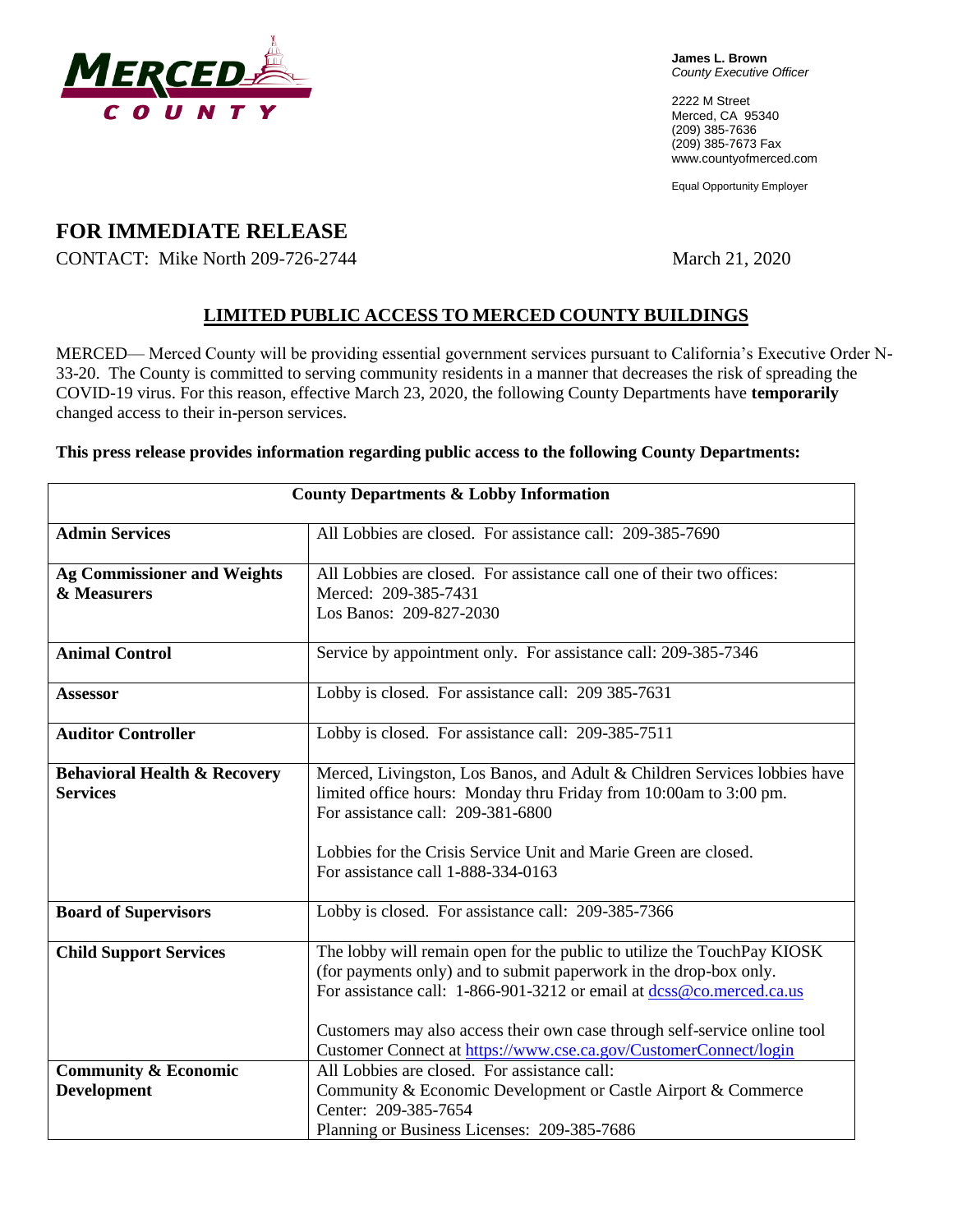| <b>County Clerk</b>                                           | Lobby is closed. For assistance call: 209-385-7627                                                                                                                                                                                                                              |
|---------------------------------------------------------------|---------------------------------------------------------------------------------------------------------------------------------------------------------------------------------------------------------------------------------------------------------------------------------|
| <b>County Counsel</b>                                         | Lobby is closed. For assistance call: 209-385-7564                                                                                                                                                                                                                              |
| <b>County Executive Office</b>                                | Lobby is closed. For assistance call: 209-385-7637                                                                                                                                                                                                                              |
| <b>Elections/Voter Registration &amp;</b><br><b>Passports</b> | Lobby is closed. For assistance call: 209-385-7541                                                                                                                                                                                                                              |
| <b>District Attorney</b>                                      | All Lobbies are closed. For assistance call: 209-385-7381                                                                                                                                                                                                                       |
| <b>Fire</b>                                                   | Lobby is closed. For assistance call: 209-385-7344                                                                                                                                                                                                                              |
| <b>Human Resources</b>                                        | Lobby is closed. For assistance call: 209-385-7682                                                                                                                                                                                                                              |
| <b>Human Services Agency</b>                                  | Adult and Aging-Lobby is closed. For assistance call: 209-385-3000<br>To report neglect or abuse call: 209-385-3105                                                                                                                                                             |
|                                                               | Area Agency on Aging-Lobby is closed. For assistance call: 209-385-7550<br>*congregate meals or meals to go will still be available                                                                                                                                             |
|                                                               | Child Welfare-Lobby is closed. For assistance call 209-385-3000.<br>To report Abuse and Neglect call 209-385-3104                                                                                                                                                               |
|                                                               | Family Services Offices located in Merced, Atwater, and Los Banos have<br>limited lobby hours: Monday thru Friday from 11:00am to 12:00pm and<br>2:00pm to 3:00pm for mandatory services only. For assistance, call (209)<br>385-3000 or contact assigned case worker directly. |
|                                                               | Employment Training Services phone contact only. For assistance call:<br>209-385-3000 or contact assigned case worker directly.                                                                                                                                                 |
|                                                               | Veteran Services limited lobby hours: Monday thru Friday from 11:00am to<br>12:00pm and 2:00pm to 3:00pm                                                                                                                                                                        |
| <b>Juvenile Hall/Probation</b>                                | All lobbies are closed. For assistance call:<br>Juvenile Administration: 209-385-7494<br>Juvenile Hall: 209-381-1400<br><b>Adult Probation: 209-381-1380</b><br>Trident: 209-726-2737<br>Los Banos: 209-710-6050                                                                |
| Library                                                       | All lobbies are closed. For Curb Side Pick-Up Services available:                                                                                                                                                                                                               |
|                                                               | Merced-Monday thru Thursday from 10:00 am to 6:00pm<br>Friday thru Saturday from 10:00am to 5:00pm<br>For assistance call: 209-385-7484                                                                                                                                         |
|                                                               | Atwater-Tuesday thru Thursday from 10:00am to 6:00pm<br>Friday thru Saturday from 10:00am to 6:00pm<br>For assistance call: 209-358-6651                                                                                                                                        |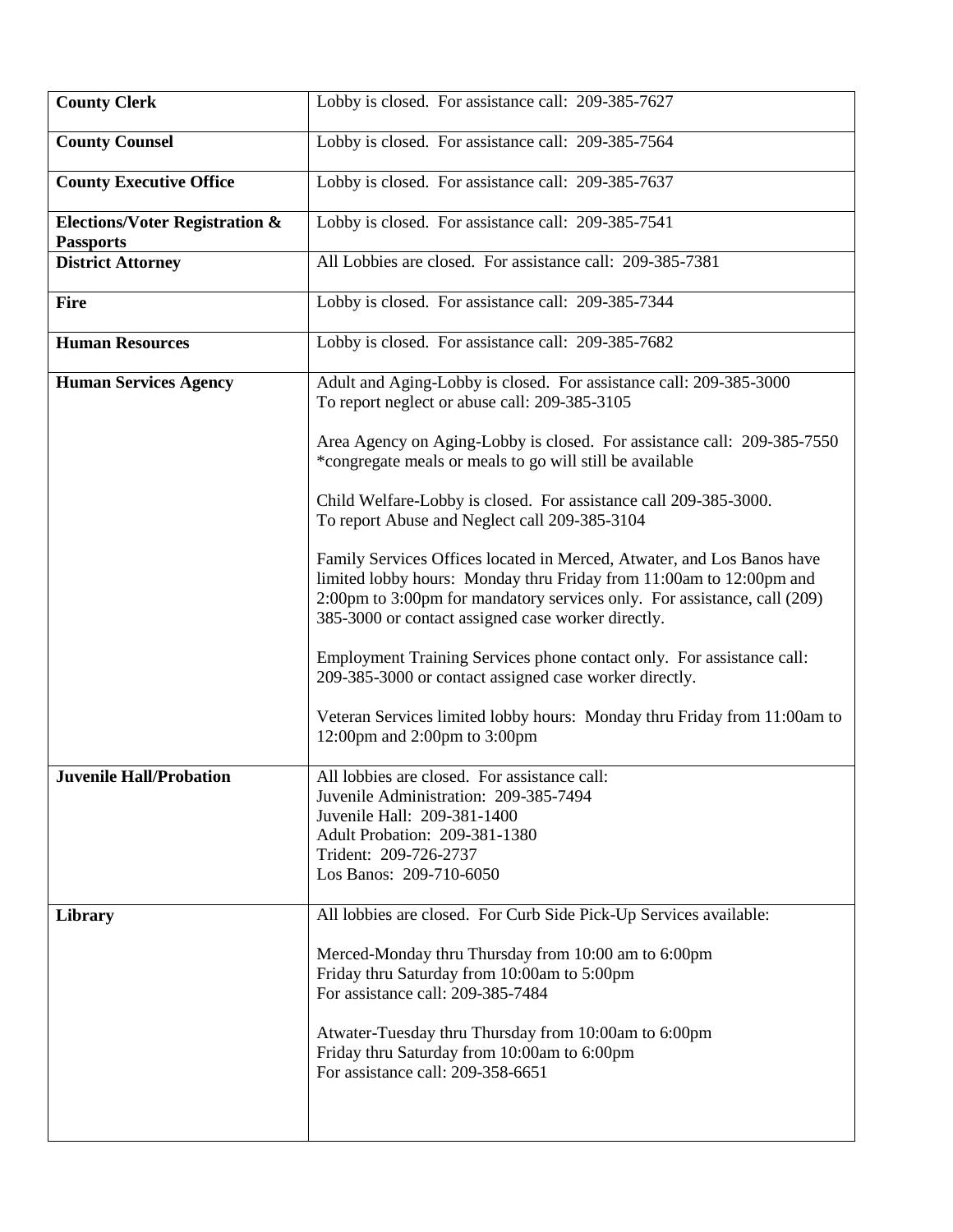| Library (cont)                | Delhi- Monday thru Thursday from 10:00 am to 6:00pm<br>Friday from 10:00am to 5:00pm & Saturday from 10:00am to 3:00pm                                                                                                                                                                                         |
|-------------------------------|----------------------------------------------------------------------------------------------------------------------------------------------------------------------------------------------------------------------------------------------------------------------------------------------------------------|
|                               | For assistance call: 209-626-2049                                                                                                                                                                                                                                                                              |
|                               | Livingston-Tuesday and Thursday from 10:00 am to 6:00pm<br>Saturday from 10:00am to 5:00pm<br>For assistance call: 209-394-7330                                                                                                                                                                                |
|                               | Los Banos-Tuesday thru Thursday from 10:00 am to 6:00pm<br>Friday thru Saturday from 10:00am to 5:00pm<br>For assistance call: 209-826-5254                                                                                                                                                                    |
| <b>Parks &amp; Recreation</b> | Services available by appointment only. For assistance call: 209-385-7426                                                                                                                                                                                                                                      |
| <b>Public Defender</b>        | Lobbies are closed to the public. For assistance call: 209-385-7692                                                                                                                                                                                                                                            |
| <b>Public Health</b>          | Services available by appointment only. For assistance call: 209-381-1010                                                                                                                                                                                                                                      |
| <b>Public Works</b>           | Services available by appointment only. For assistance call: 209-385-7601                                                                                                                                                                                                                                      |
| Recorder                      | Lobby is closed. For assistance call: 209 385-7627                                                                                                                                                                                                                                                             |
| <b>Retirement</b>             | Lobby is closed. For assistance call: 209-726-2724                                                                                                                                                                                                                                                             |
| <b>Sheriff</b>                | Main Jail and John Lactorraca Correctional Facility lobbies are closed for<br>inmate visits. Only legal service visits permitted                                                                                                                                                                               |
|                               | Trident Center is available to the public from 8:00am to 12:00pm and<br>1:00pm to $5:00$ pm                                                                                                                                                                                                                    |
|                               | Civil Division-limited lobby access. Only 1 person allowed access at a time.<br>Lobby hours are 8am to 12pm and 1pm to 4pm Monday thru Friday<br>Livescan-temporarily closed until further notice<br>Los Banos and Delhi Sub-Stations available Monday thru Friday 8:00 am to<br>12:00 pm and 1:00pm to 4:00pm |
|                               | Coroner's Office - limited lobby access. Only 1 person allowed access at a<br>time.                                                                                                                                                                                                                            |
|                               | Lobby hours are 8:00 am to 12:00 pm and 1:00pm to 4:00pm Monday thru<br>Friday                                                                                                                                                                                                                                 |
| <b>Tax Collector</b>          | Lobby is closed. For assistance call: 209-385-7592<br>To pay property taxes you may:                                                                                                                                                                                                                           |
|                               | Pay Online at www.mercedtaxcollector.org                                                                                                                                                                                                                                                                       |
|                               | Pay by Phone: 1-877-737-4829<br>Pay by Mail: Merced County Tax Collector                                                                                                                                                                                                                                       |
|                               | 2222 M Street<br>Merced, CA 95340                                                                                                                                                                                                                                                                              |
|                               | Lobbies are closed. For assistance call: 209-385-7307                                                                                                                                                                                                                                                          |
| <b>Treasurer</b>              |                                                                                                                                                                                                                                                                                                                |
| <b>UC Coop Ext</b>            | Lobby is closed. For assistance call: 209-385-7403                                                                                                                                                                                                                                                             |